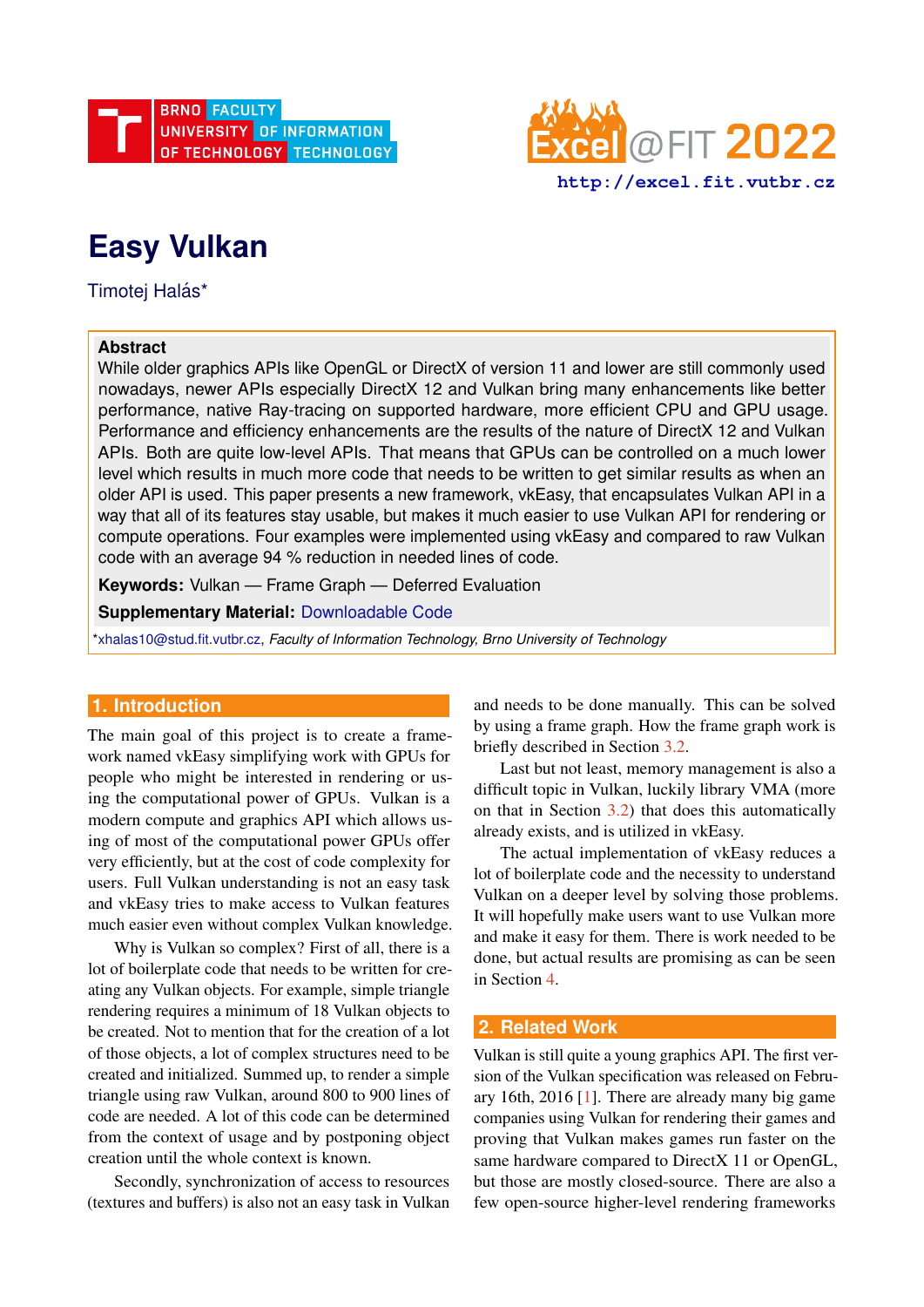built on Vulkan making work with it easier. But I found only two of them implement a frame graph (more in Section [3.2\)](#page-1-0). And as this vkEasy also implements frame graph, only those two I considered as related to this project.

The first of these two frameworks is Granite [\[2\]](#page-4-1) and the second one is Pumex [\[3\]](#page-4-2). I started studying code and examples and found that both have quite different approaches to simplifying Vulkan and there were reasons I didn't like either of them. With Granite, I dislike the fact that while it uses a render graph implementation in the background it is not accessible by the user. It looks like the developers tried to implement a public API similar to OpenGL. So it can be useful for users who are used to OpenGL. Pumex enables the users to use frame graph openly but it is sometimes really confusing how to use it because all of its classes can be instantiated without a parent object and users who do not know connections between objects can be confused same as I was when I started implementing vkEasy with zero knowledge about Vulkan. This is one of the things this vkEasy tries to solve. There is a hierarchy of classes starting with the Context object and each class has its parent class and can be instantiated only by its parent which makes it easier for the user to understand what can be done with each object.

#### **2.1 Contributions**

These are some of the contributions vkEasy brings compared to related frameworks:

- Simpler use of Vulkan API
- Vulkan API still accessible
- Frame graph with direct access
- Object instantiation from parent

## **3. The Proposed Solutions**

As Vulkan is a low-level and high-performance API it requires a lot of boilerplate code. Writing even a really simple program that uses Vulkan needs quite much code and it is not too user-friendly. That's why making work with Vulkan easier is the main goal for vkEasy.

## **3.1 Deferred object creation**

Some features of Vulkan or GPU are disabled by default. During the initialization process, any of those features must be explicitly enabled. This can be annoying for users because during the implementation, they will probably many times come back to the initialization where some settings are missing or incorrect. However, the correct initialization can be determined from the context of the program and the functionality required by the user. For this to be possible, it is necessary to delay the initialization of the objects until sufficient information is available. Examples of such behavior are layers, extensions, device features, and more.

When creating Vulkan Instance, layers and extensions that will be used are needed. The same applies to Vulkan Device which needs to know what extensions, features, and queues will be used. Also, an already initialized Vulkan Instance is needed to create a device. Vulkan Images and Buffers need allocated Device Memory which needs initialized Vulkan Device. The same applies to a lot of other Vulkan Objects. And even to create any object a lot of information is required. But most of the time this information can be determined automatically by knowing the specifications of the program which will be executed on the device.

vkEasy offers a solution to this by collecting information about the context of usage by specifying the whole program, all resources, and work to be done without creating any Vulkan objects. Deferred initialization of all needed Vulkan objects is done when the whole context is known.

#### <span id="page-1-0"></span>**3.2 Frame graph**

Information in this section is from Yuriy O'Donnell's presentation at GDC Expo 2017 [\[4\]](#page-4-3). A frame graph, also known as a Render graph is a rendering abstraction that describes a frame as a directed acyclic graph of render tasks and resources. A render task is any compute or graphics task to be performed as part of the rendering pipeline. The resource is a buffer or image created, read, or written by the render task. An example of a simple Frame graph can be seen in Figure [1.](#page-2-0)

Frame graph helps to build high-level knowledge of the entire frame. This knowledge then can be used to simplify resource management and rendering pipeline configuration. It also makes asynchronous compute tasks easier to implement. Placing resource barriers, which can be quite hard to do right in the case of complex rendering pipelines, is also a lot easier. Frame graph also helps to create self-contained and efficient rendering modules for example node which implements a deferred shading pipeline that can be reused quite easily. Also, graphs can be visualized and the same applies to frame graphs. Visualization of the graph can help with debugging complex rendering pipelines.

Using frame graph consists of three phases namely the Setup phase, Compile phase and Execute phase.

In Setup phase, render tasks and resources are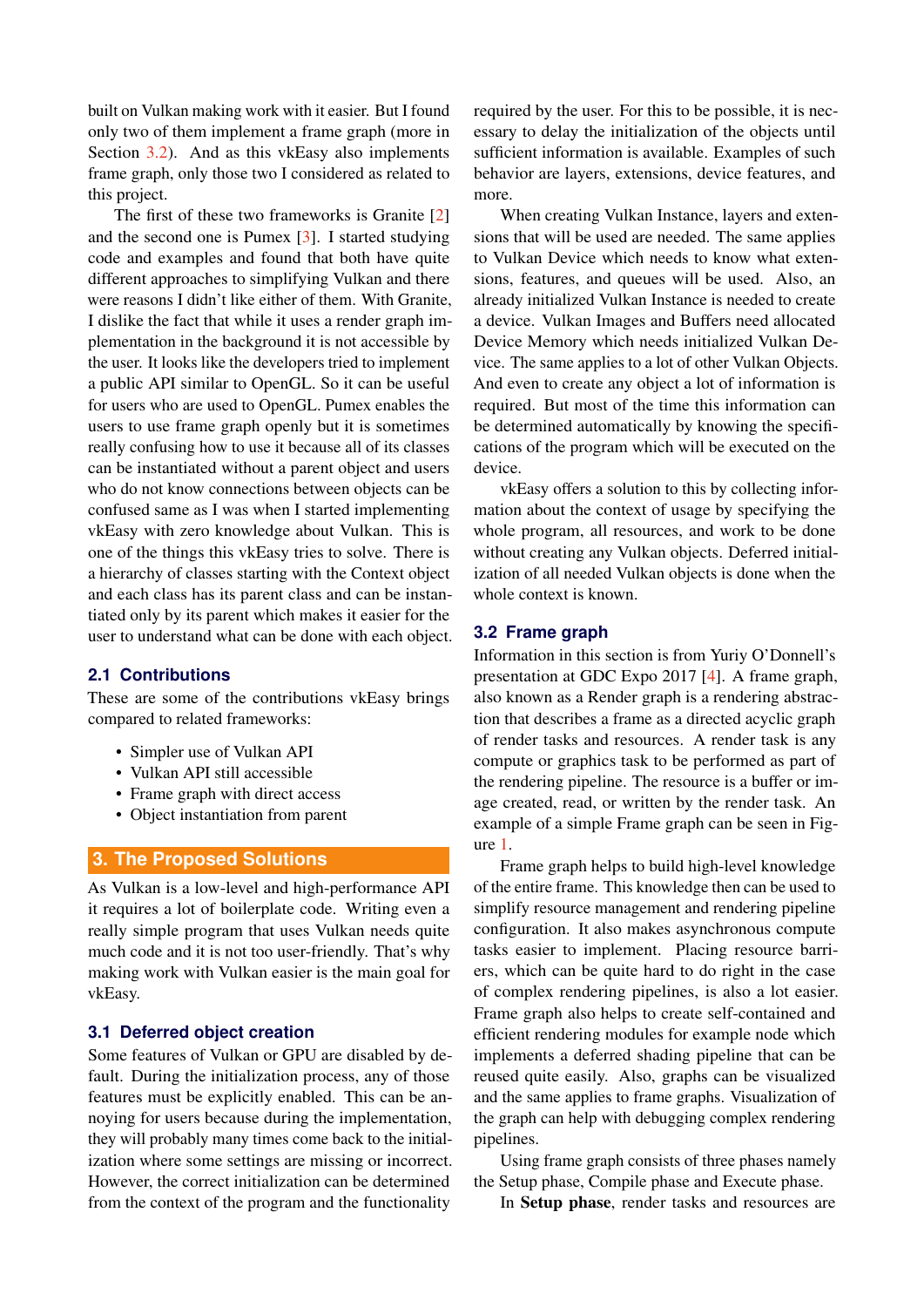<span id="page-2-0"></span>

**Figure 1.** This graph consists of five render tasks (brown rectangles) and three resources (yellow rectangles). Red arrows represent writing to the resource and green arrows represents reading the resource. On this graph, it can be seen that placing memory barriers is pretty straightforward. For example Depth pass render task writes to Depth Buffer resource and SSAO render task reads from same resource and should be executed after Depth pass render task. That means that a memory barrier must be placed between the execution of those two. Same can be seen with SSAO and SSAO Filter render tasks and Raw AO resource. Shadows render task has no inputs and outputs therefore if it is not marked as having side effects it will be culled from executing. Image is taken from Yuriy O'Donnell's presentation at GDC Expo 2017 [\[4\]](#page-4-3).

defined. These resources are then assigned as inputs and outputs to and from render tasks and the order of render tasks is specified. In this phase, no GPU commands are used and resources are virtual, which means, they do not have memory assigned on GPU yet and information about rendering operations for the frame is gathered. For example, when creating image resource, dimensions, format, initial data, etc.. is specified here.

Next phase is Compile phase. In this phase, the graph is being traversed and unreferenced render tasks and resources are culled. It is possible to mark render tasks as having some side effects, so they are not culled. During graph traversal, resource lifetimes are calculated and resource bind flags are derived based on usage.

Last phase is Execute phase. Here, all render tasks are iterated in the correct order and GPU commands of each render task are executed. Also, resources, which were not culled, are created whenever they are needed and destroyed when they are not needed anymore.

#### **3.3 Shader compilation**

By default, Vulkan accepts only programs written using SPIR-V unlike OpenGL, which accepts also GLSL (OpenGL shading language). SPIR-V is not a user-friendly language so library Shaderc [\[5\]](#page-4-4) is used to make vkEasy compatible with GLSL and HLSL (High-level shader language). Shaderc supports both GLSL and HLSL and it also comes with support for #include directives which are very useful. GLSL in OpenGL does not support #include directives and if code needs to be reused it must be copied into every shader.

#### **3.4 Vulkan C++ wrapper**

Vulkan is a graphics API implemented in C language and as vkEasy uses C++ language, so I decided to use Vulkan C++ wrapper. There are two well known C++ wrappers, namely Vulkan-Hpp [\[6\]](#page-4-5) and Vulkan-RAII [\[7\]](#page-4-6).

The goal of the Vulkan-Hpp is to provide headeronly C++ bindings for the Vulkan C API to improve the developer's Vulkan experience without introducing CPU runtime cost. It adds features like type safety for enums and bitfields, STL container support, exceptions, and simple enumerations.

Vulkan-RAII is a C++ layer on top of Vulkan-Hpp that follows the RAII principle (RAII: Resource Acquisition Is Initialization). This header-only library uses all the enums and structure wrappers from Vulkan-Hpp and provides a new set of wrapper classes for the Vulkan handle types. Instead of creating Vulkan handles with vkAllocate or vkCreate functions a constructor of the corresponding Vulkan handle wrapper class is used. And instead of destroying Vulkan handles with vkFree or vkDestroy functions, the destructor of that handle class is called.

Vulkan-RAII is used in vkEasy because of the ease of use of the RAII principle. It also contains simple to use dynamic loader of Vulkan, which means that there is no need to use a dynamic loader library like Volk.

#### **3.5 Memory allocation**

Memory allocation and resource (buffer and image) creation in Vulkan is difficult (compared to older graph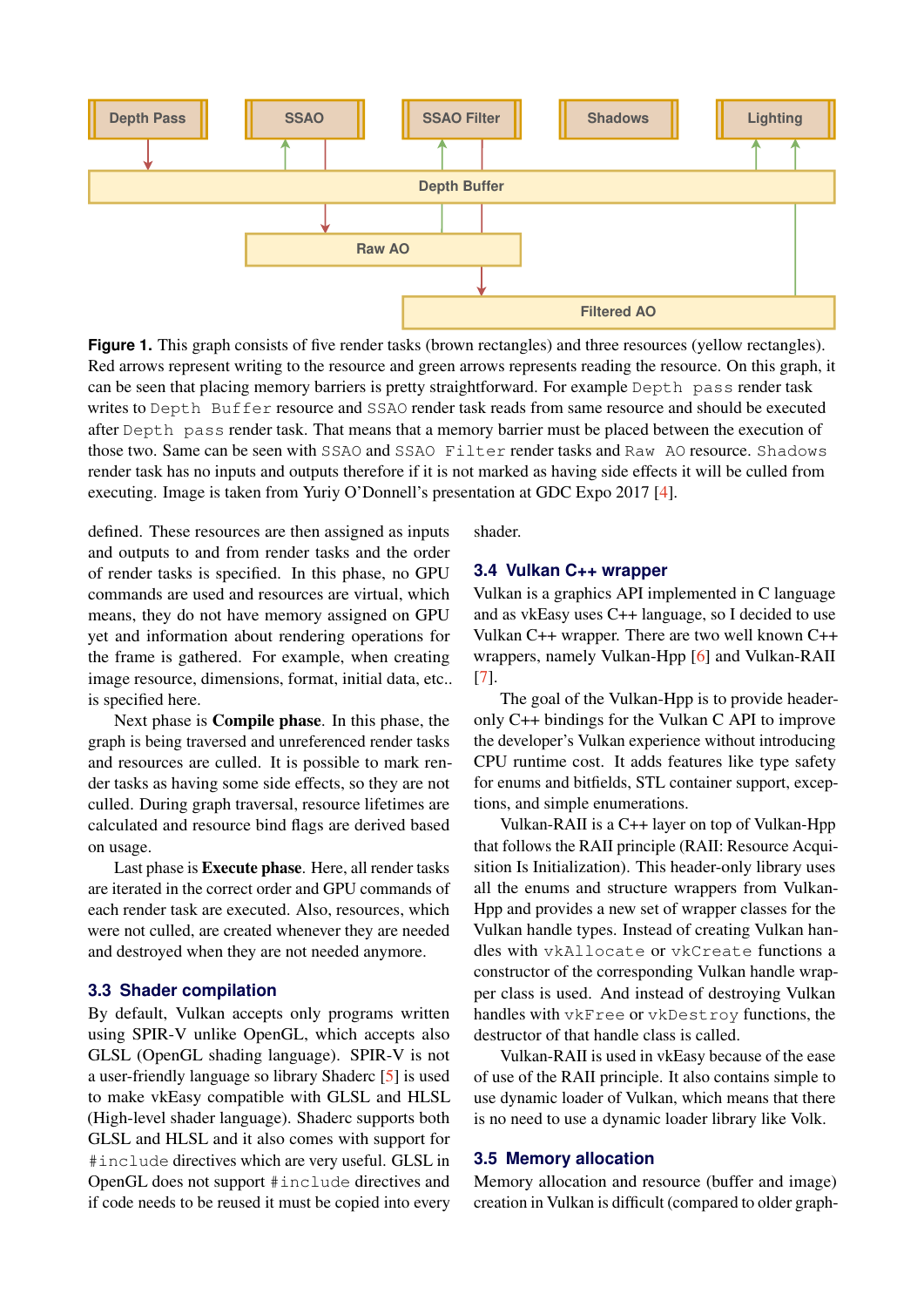ics APIs like OpenGL) for several reasons:

- it requires a lot of boilerplate code, just like everything else in Vulkan, because it is a lowlevel and high-performance API
- there is an additional level of indirection: Device Memory is allocated separately from creating Buffer and Image which must be bound to Memory
- driver must be queried for supported memory heaps and memory types and different Hardware Vendors provide different types of memories
- it is recommended practice to allocate bigger chunks of memory and assign parts of chunks to particular resources, but this can introduce fragmentation

There is already a really good library Vulkan Memory Allocator created by AMD GPUOpen, which is utilized in vkEasy.

The Vulkan Memory Allocator (VMA) [\[8\]](#page-4-7) library provides a simple and easy to integrate API to help with allocating memory and creation of Vulkan Buffers and Images. This library can help game developers to manage memory allocations and resource creation by offering some higher-level functions:

- functions that help to choose the correct and optimal memory type based on the intended usage of the memory
- functions that allocate memory blocks, reserve and return parts of them (Device Memory + off $set + size$ ) to the user
- functions that can create an image/buffer, allocate memory and bind it to the corresponding image/buffer – all in one call
- functions that can defragment already allocated memory

Information about VMA can be found at [\[8\]](#page-4-7) and GitHub repository [\[9\]](#page-4-8).

#### **3.6 Framework Design**

vkEasy's main class is singleton class Context. This class is for creating logical devices (class Device) and Vulkan instance. Used GPU is selected automatically based on the support of features or can be explicitly selected by the user. Class Graph, that implements frame graph principles, can be instantiated from class Device. Automatic synchronization barrier insertion and node culling are working as it is defined in Section [3.2.](#page-1-0)

Abstract class Resource is for implementation of different types of Buffers and Images like Uniform

Buffers, Storage Buffers, Attachment Images, Samplers, etc. Here Vulkan Memory Allocator library is used for allocating and creating memory and resource objects.

Abstract class Node serves as an interface for defining the render task. As of now, two classes implement class Node.

MemoryCopyNode is for copying data from one resource to another (for example for copying from CPU accessible buffer to GPU local buffer). Abstract class PipelineNode also implements class Node and is for all nodes that uses Vulkan Pipeline object. It owns one or more objects of class ShaderStage, which uses Shaderc library for automatic compilation to SPIR-V. ComputeNode contains and implements compute pipeline and GraphicsNode contains and implements graphics pipeline. Both classes implements abstract class PipelineNode.

Classes inheriting abstract class Node and abstract class Resource can be instantiated from class Graph. Diagram in Figure [2](#page-4-9) shows simplified class relationship diagram.

## <span id="page-3-0"></span>**4. Comparison with raw Vulkan**

Compute example by Sascha Willems [\[10\]](#page-4-10) and some examples from Vulkan Tutorial [\[11\]](#page-4-11) were used to compare usability and lines of code reduction of vkEasy. Application CLOC was used to count an exact number of lines of code. All include directives were removed because they are different for every code. Also in Sascha's example, there were code parts containing code intended to be used with Android OS which was also removed from counting. Results were as follows:

**Table 1.** Table of lines of code reductions

<span id="page-3-1"></span>

|               | Example Raw Vulkan (lines) vkEasy Reduction |          |        |
|---------------|---------------------------------------------|----------|--------|
|               | 335 lines                                   | 34 lines | $89\%$ |
| $\mathcal{D}$ | 913 lines                                   | 22 lines | $97\%$ |
| $\mathcal{E}$ | 954 lines                                   | 37 lines | $96\%$ |
| Δ             | 1070 lines                                  | 63 lines | $94\%$ |

As seen in Table [1,](#page-3-1) using vkEasy implemented in this project, the average reduction of lines of code of tested examples is 94 %. Examples can be found in the source code.

#### **5. Conclusions**

While Vulkan is a very complex and low-level API, there are ways to make work with it much easier. vkEasy implements deferred Vulkan object creation to hide a lot of boilerplate code. It also implements a frame graph, which makes it easier for the user to think